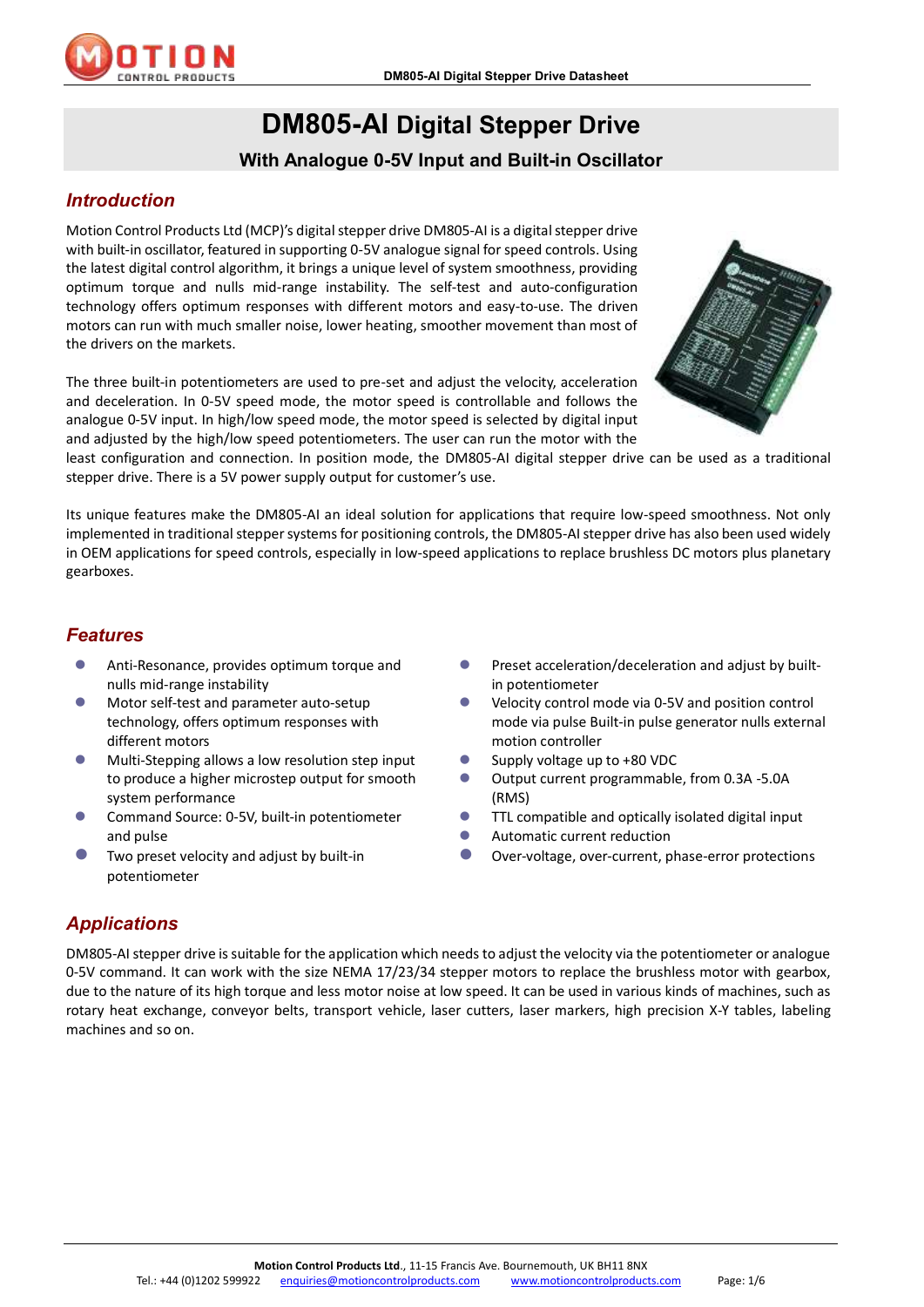

# *Electronic Specification* **Tj = 25**℃**/77**℉

| <b>Parameters</b>                  | <b>DM805-AI</b> |                |                |  |
|------------------------------------|-----------------|----------------|----------------|--|
|                                    | <b>Minimum</b>  | <b>Typical</b> | <b>Maximum</b> |  |
| Input voltage (VDC)                | $+18$           | $+60$          | +80            |  |
| Logic signal current (mA)          |                 | 10             | 16             |  |
| <b>Pulse input frequency (kHz)</b> | 0               | ۰              | 200            |  |
| Isolation resistance ( $M\Omega$ ) | 500             | -              | -              |  |

# *Velocity Control*

| <b>Item</b>                        |                          | <b>Specification</b> | Dead Band       | <b>Resolution</b> | Min                      | <b>Max</b>                     |
|------------------------------------|--------------------------|----------------------|-----------------|-------------------|--------------------------|--------------------------------|
| Analogue                           | 0-5V Speed Mode          | $0-5V$               | $10 \text{ mV}$ | $10 \text{ mV}$   | 0 Rev/s                  | $25 \pm 0.5$ Rev/s             |
| input                              | <b>External POT Mode</b> |                      | $20 \text{ mV}$ |                   |                          |                                |
| Accel / Decel / Ramp Potentiometer |                          | $0-25$ turns         | $10 \text{ mV}$ | $10 \text{ mV}$   | $0.5$ Rev/s <sup>2</sup> | $250 \pm 1$ Rev/s <sup>2</sup> |
| <b>Low-Speed Potentiometer</b>     |                          | 0-25 turns           | $10 \text{ mV}$ | $10 \text{ mV}$   | 0 Rev/s                  | $5 \pm 0.01$ Rev/s             |
| <b>High-Speed Potentiometer</b>    |                          | $0-25$ turns         | $10 \text{ mV}$ | $10 \text{ mV}$   | $0$ Rev/s                | $25 \pm 0.5$ Rev/s             |

#### *Operating Environment*

| <b>Cooling</b>               | Natural Cooling or Forced cooling  |                                         |  |
|------------------------------|------------------------------------|-----------------------------------------|--|
|                              | Environment                        | Avoid dust, oil fog and corrosive gases |  |
| <b>Operating Environment</b> | <b>Ambient Temperature</b>         | $0^{\circ}$ C – 50°C (32°F – 122°F)     |  |
|                              | Humidity                           | $40\%$ RH $-90\%$ RH                    |  |
|                              | <b>Operating Temperature</b>       | 70°C (158°F) Max                        |  |
|                              | <b>Vibration</b>                   | $5.9m/s2$ Max                           |  |
| <b>Storage Temperature</b>   | $-20$ ºC $-65$ ºC (-4ºF $-149$ ºF) |                                         |  |
| Weight                       | Approx. 350g (12.34 oz)            |                                         |  |

### *Outline Dimensions*

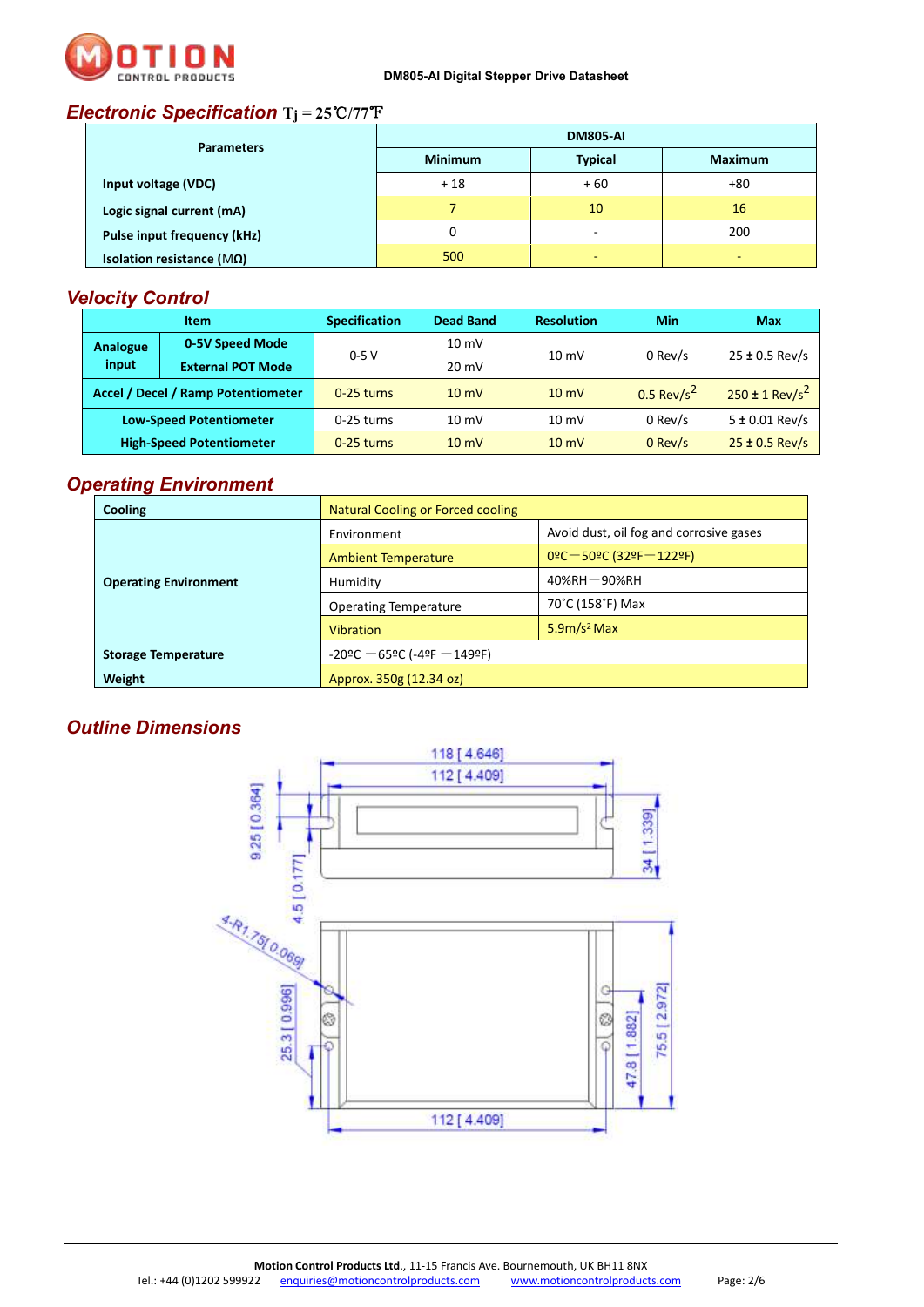

#### *Drive Interface*

| $\mathbf{H}$                                                                                                              | Indicator in Green: Power on, In Red: Faulty                                                                                                                                                                                                                                                |
|---------------------------------------------------------------------------------------------------------------------------|---------------------------------------------------------------------------------------------------------------------------------------------------------------------------------------------------------------------------------------------------------------------------------------------|
| <b>Digital Stapper Drive</b><br><b>DM805-AI</b><br><b>Hillanes</b><br>COM                                                 | Potentiometers Adjusting Speed: Acceleration and Deceleration                                                                                                                                                                                                                               |
| <b><i><u>Randblog Pulp</u></i></b><br><b>PERMIT</b><br>Stanisl GNZ<br><b>*Birl Oukput</b>                                 | Digital I/O Signal Connector: 6-pin screw terminal, 3.81 mm space                                                                                                                                                                                                                           |
| E-SV India<br><b>Grid OM2</b>                                                                                             | Analogue Signal Connector: 6-pin screw terminal, 3.81 mm space                                                                                                                                                                                                                              |
| <b>Elgred DAO</b><br><b>South COM</b><br><b>SB-RSVDC</b><br>Mator Av<br><b>Adults CA</b><br>Material By<br><b>Motor E</b> | Power Connector: 6-pin screw terminal, 3.81 mm space                                                                                                                                                                                                                                        |
|                                                                                                                           | Auto Tuning: Switch SW4 two times in one second.                                                                                                                                                                                                                                            |
|                                                                                                                           | RS232 communication port: RJ11, communicating PC software<br><b>Note:</b> It is used to configure and current loop tuning, anti-<br>resonance tuning with the PC software. However, the drive can still<br>work properly without it. The DM805-AI can be fully tuned by the<br>auto-tuning. |
|                                                                                                                           | <b>DIP switch</b> : 8 bits, current setting, selecting microstep, operating<br>mode                                                                                                                                                                                                         |

# *Protection Indications*



# *Connectors And Pins*

The DM805-AI has three connectors, connector for digital I/O signals connections, connector for analog 0-5V signal connections and connector for power and motor connections. The three parameters are used to preset or adjust the speed, acceleration and deceleration ramp. They have different functions in different modes. The green indicator turns on when the drive is powered on. When error happens, the red indicator flashes periodicity to indicate the error type.

| I/O Signal         | 0-5V Speed Mode | Lo/Hi Speed Mode | External POT mode | <b>Pulse/Direction</b> |
|--------------------|-----------------|------------------|-------------------|------------------------|
| Run/Stop/Pulse     | Run/Stop        | Run/Stop         | Run/Stop          | Pulse                  |
| Direction / +Limit | Direction       | Direction        | +Limit            | Direction              |
| Speed / (-)Limit   | -Limit          | Speed            | -Limit            | N/A                    |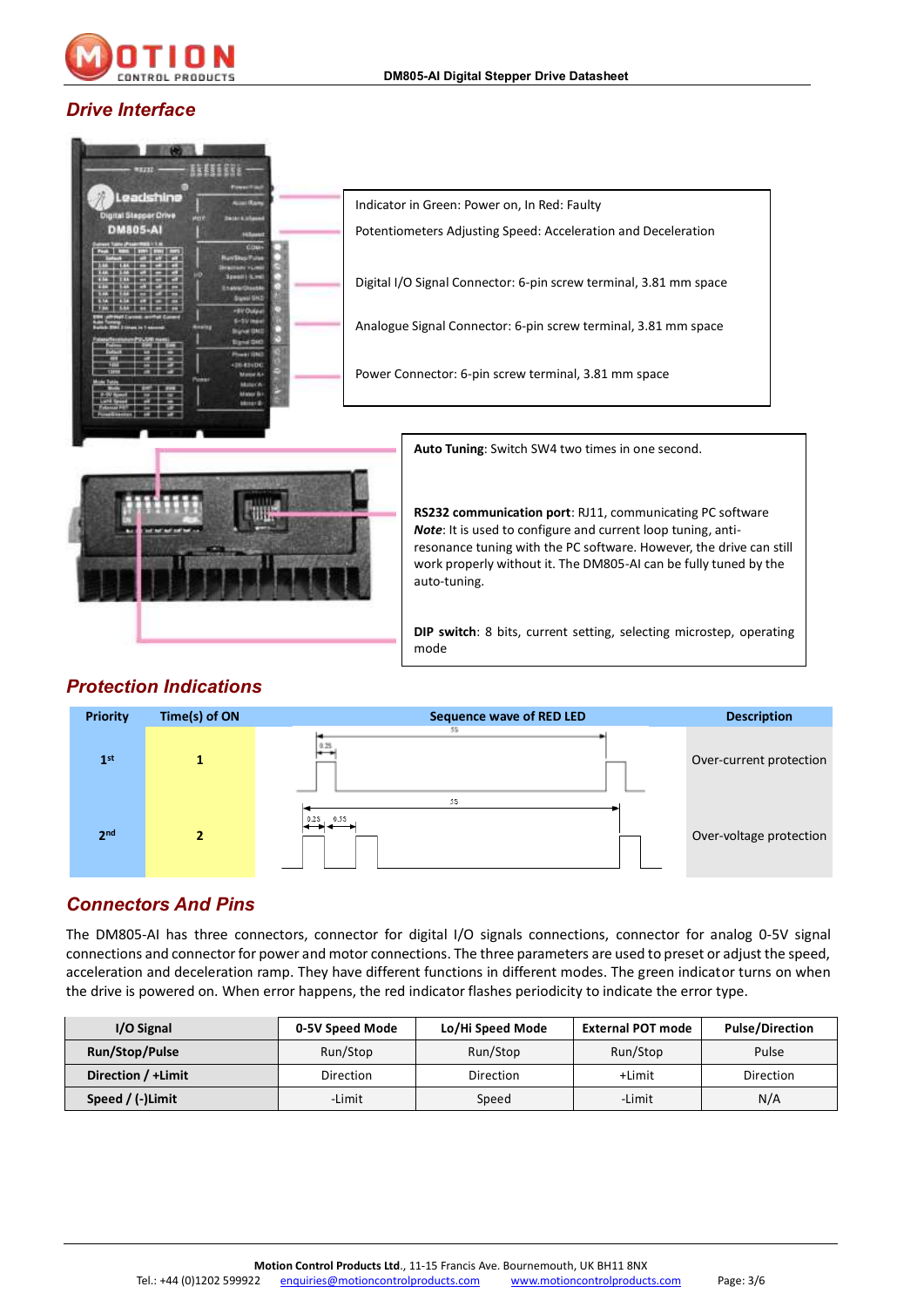

r.

|                | Digital I/O Signal Connector        |       |                                                                                                                                                                                                                                                                                                                                                                                                                                           |  |  |
|----------------|-------------------------------------|-------|-------------------------------------------------------------------------------------------------------------------------------------------------------------------------------------------------------------------------------------------------------------------------------------------------------------------------------------------------------------------------------------------------------------------------------------------|--|--|
|                | 6-pin screw terminal, 3.81 mm space |       |                                                                                                                                                                                                                                                                                                                                                                                                                                           |  |  |
| <b>Pin</b>     | <b>Name</b>                         | I/O   | <b>Description</b>                                                                                                                                                                                                                                                                                                                                                                                                                        |  |  |
| 1              | COM+                                | Power | +5V Power Input, common reference of all inputs                                                                                                                                                                                                                                                                                                                                                                                           |  |  |
| $\overline{2}$ | Run/Stop/Pulse                      |       | Run/Stop signal for 0-5V analogue, Lo/Hi Speed and External POT mode. In<br>Pulse/Direction mode, it accepts pulse input.                                                                                                                                                                                                                                                                                                                 |  |  |
| 3              | Direction / +Limit                  |       | Direction input for 0-5V analogue, Lo/Hi Speed and Pulse/Direction mode. It is the<br>+limit switch input in External POT mode. When +Limit is activated, the motor speed<br>decelerates to zero in the acceleration set by Ramp potentiometer. The +Limit is<br>only activated when the voltage applied to 0-5V input is 2.5-5V.                                                                                                         |  |  |
| $\Delta$       | Speed / $(-)$ Limit<br>GND.         |       | Speed selection input in Lo/Hi speed mode. It is the -limit switch input in External<br>POT and 0-5V Speed mode. When +Limit is activated, the motor speed decelerates<br>to zero in the acceleration set by Ramp potentiometer. In External POT mode, the -<br>Limit is activated only when the voltage applied to 0-5V input is 0-2.5V. In 0-5V<br>speed mode, the -Limit is activated only when Direction input is connected to Signal |  |  |
| 5              | Enable / Disable                    |       | This signal is used to enable or disable the power stage. Usually left it unconnected<br>to enable the power stage.                                                                                                                                                                                                                                                                                                                       |  |  |
| 6              | <b>Signal GND</b>                   | GND   | Signal ground. It is common with the power ground.                                                                                                                                                                                                                                                                                                                                                                                        |  |  |

|     | <b>Analogue Signal Connector</b>    |                           |                                                    |  |  |
|-----|-------------------------------------|---------------------------|----------------------------------------------------|--|--|
|     | 4-pin screw terminal, 3.81 mm space |                           |                                                    |  |  |
| Pin | <b>Name</b>                         | 1/0<br><b>Description</b> |                                                    |  |  |
|     | +5V Output                          | O                         | +5V Power Output, reference to signal ground       |  |  |
| 2   | 0-5V Input                          |                           | Analogue 0-5V reference input                      |  |  |
| 3   | <b>Signal GND</b>                   | <b>GND</b>                | Signal ground. It is common with the power ground. |  |  |
| 4   | <b>Signal GND</b>                   | <b>GND</b>                | Signal ground. It is common with the power ground. |  |  |

|                | <b>Power Connector</b>                   |            |                                                                                                  |  |  |
|----------------|------------------------------------------|------------|--------------------------------------------------------------------------------------------------|--|--|
|                | 6-pin screw terminal, 3.81 mm space      |            |                                                                                                  |  |  |
| Pin            | 1/O<br><b>Description</b><br><b>Name</b> |            |                                                                                                  |  |  |
| 1              | <b>Power GND</b>                         | <b>GND</b> | Power ground                                                                                     |  |  |
| $\overline{2}$ | +20-80VDC                                |            | Power supply input, 24-72VDC recommended, leaving rooms for voltage<br>fluctuation and back-EMF. |  |  |
| 3              | Motor A+                                 | O          | Motor Phase A+                                                                                   |  |  |
| 4              | Motor A-                                 | O          | Motor Phase A-                                                                                   |  |  |
| 5              | Motor B+<br>O<br>Motor Phase B+          |            |                                                                                                  |  |  |
| 6              | Motor B-                                 | O          | Motor Phase B-                                                                                   |  |  |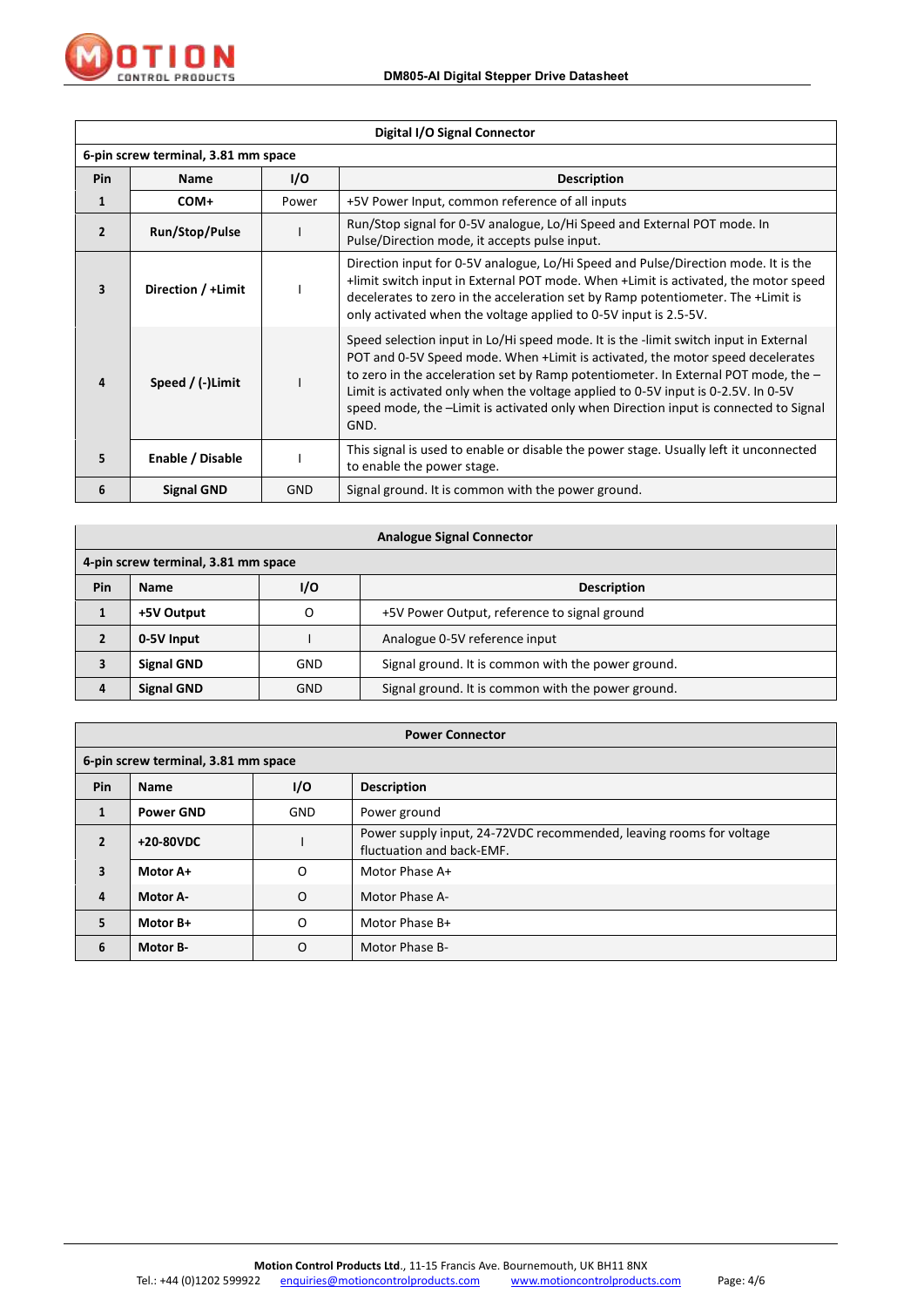

#### *DIP Switch Settings*

#### **Operating Mode**

| Mode                   | SW <sub>7</sub> | SW <sub>8</sub> | <b>Description</b>                |
|------------------------|-----------------|-----------------|-----------------------------------|
| $0^{\sim}5V$ Speed     | on              | on              | Analogue 0-5V Speed Mode          |
| Lo/Hi Speed            | off             | on.             | Low and High Speed Mode           |
| <b>External POT</b>    | on              | off             | External Potentiometer Speed Mode |
| <b>Pulse/Direction</b> | off             | off             | Pulse and Direction Position Mode |

**Note**: Cannot change mode on-the-fly and need to repower the drive.

#### **Dynamic Current**

| <b>PEAK</b>    | <b>RMS</b>     | SW1 | SW <sub>2</sub> | SW <sub>3</sub> |
|----------------|----------------|-----|-----------------|-----------------|
| <b>Default</b> | <b>Default</b> | off | off             | off             |
| 2.6A           | 1.8A           | on  | off             | off             |
| 3.4A           | 2.8A           | off | on              | off             |
| 4.0A           | 2.4A           | on  | on              | off             |
| 4.8A           | 3.4A           | off | off             | on              |
| 5.4A           | 3.8A           | on  | off             | on              |
| 6.1A           | 4.3A           | off | on              | on              |
| 7.0A           | 5.0A           | on  | on              | on              |

**Note:** Due to motor inductance, the actual current in the coil may be smaller than the dynamic current setting, particularly under high speed condition.

#### **Microstep Resolution**

| Pulses/Rev.    | SW <sub>5</sub> | SW <sub>6</sub> |
|----------------|-----------------|-----------------|
| <b>Default</b> | on              | on              |
| 400            | off             | on              |
| 1600           | on              | off             |
| 12800          | off             | off             |

**Note**: It is only active in Pulse/Direction mode

#### **Idle-Current**

SW4 decides the idle current is reduced automatic or remains the same as the dynamic current setting.

|     | ON                                                                                          | OFF                                                                                                      |
|-----|---------------------------------------------------------------------------------------------|----------------------------------------------------------------------------------------------------------|
| SW4 | The motor idle current reduces automatically when<br>there is no pulse applied to the drive | The motor idle current is the same as the dynamic<br>current when there is no pulse applied to the drive |

#### **Auto Configuration by SW4**

Switch SW4 two times in one second to auto-configure the drive's current loop parameter

#### *Potentiometers*

| <b>Potentiometer</b> | 0-5V Speed Mode | Lo/Hi Speed Mode | <b>External POT mode</b> | <b>Pulse/Direction</b> |
|----------------------|-----------------|------------------|--------------------------|------------------------|
| Accel / Ramp         | Acceleration    | Ramp             | Acceleration             | N/A                    |
| Decel / LoSpeed      | Deceleration    | Low Speed        | Deceleration             | N/A                    |
| <b>HiSpeed</b>       | High Speed      | High Speed       | High Speed               | N/A                    |

#### *RS232 Communication Port*

It is used to configure and current loop tuning, anti-resonance tuning with the PC software. However, the drive can still work properly without it. The DM805-AI can be fully configured by the auto-tuning by DIP switch SW4.